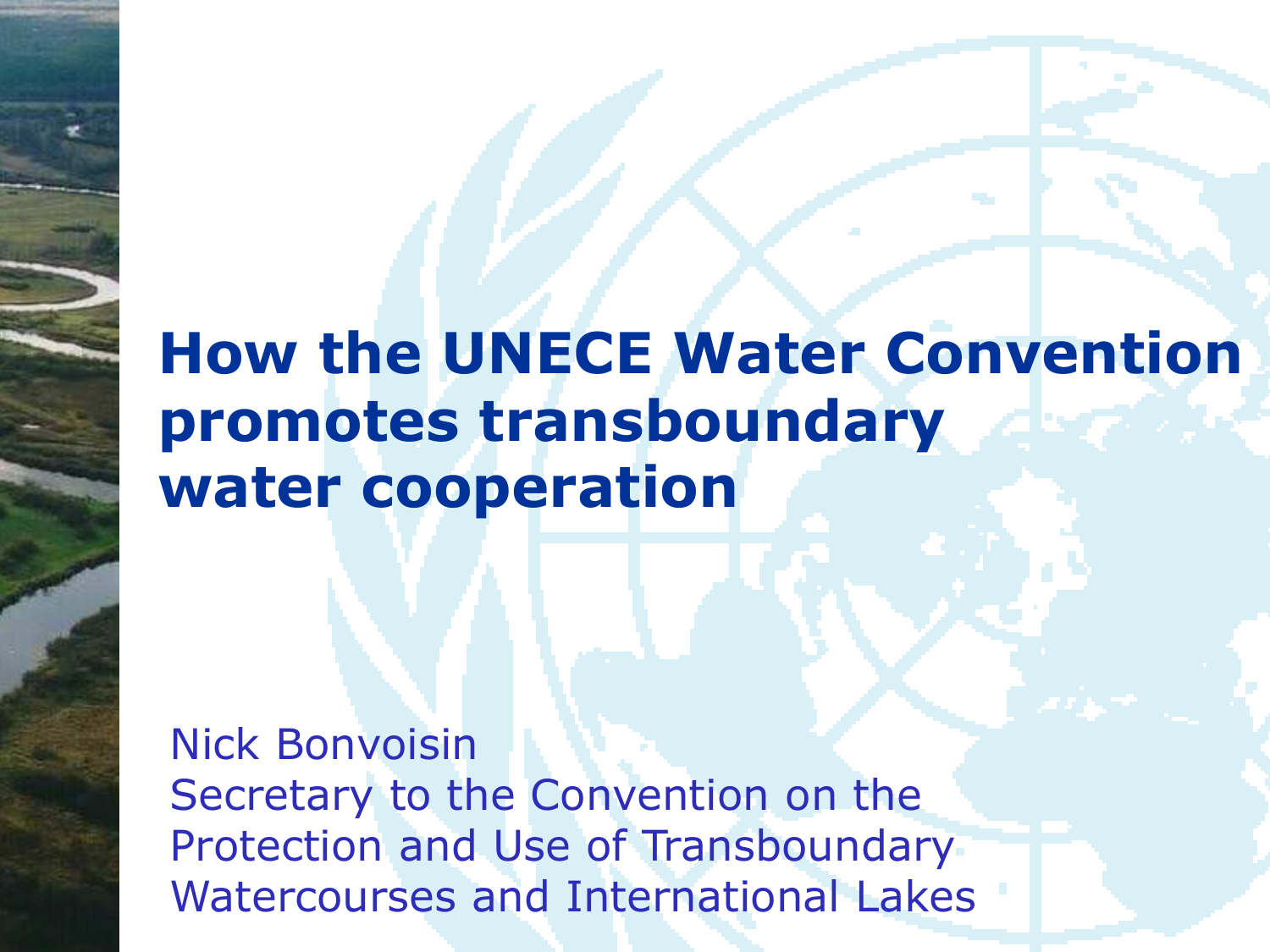#### **Water Convention – negotiated in Europe – but what is Europe?**

- Not only European Union, but includes all ex-Soviet Union countries
- Not a peaceful continent
- Not a homogeneous continent in terms of economic development
- Not a water-problem free continent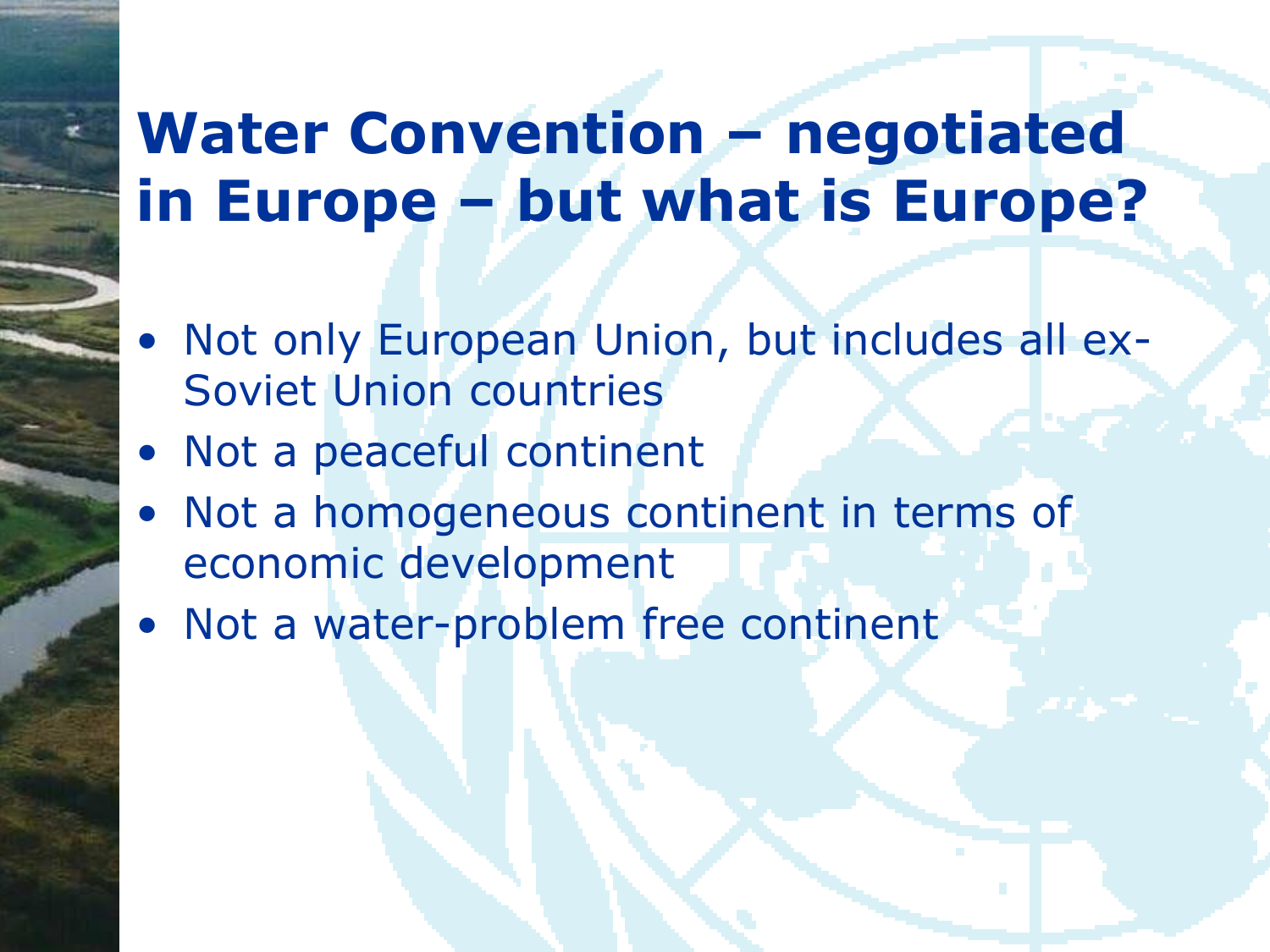# **The UNECE Water Convention**

#### ECONOMIC COMMISSION FOR EUROPE

**Convention on the Protection and Use of Transboundary Watercourses and International Lakes** 

#### COMMISSION ECONOMIQUE POUR L'EUROPE

Convention sur la protection et l'utilisation des cours d'eau transfrontières et des lacs internationaux

#### ЕВРОПЕЙСКАЯ ЭКОНОМИЧЕСКАЯ КОМИССИЯ

Конвенция по охране и использованию трансграничных водотоков и международных озер





ОРГАНИЗАЦИЯ ОБЪЕДИНЕННЫХ НАЦИЙ Нью-Йорк и Женева

1994

• Signed on 17 March 1992

- Entered into force on 6 October 1996
- Protocol on Water and Health adopted in 1999, entered into force in 2005 • Protocol on Civil Liability adopted in 2003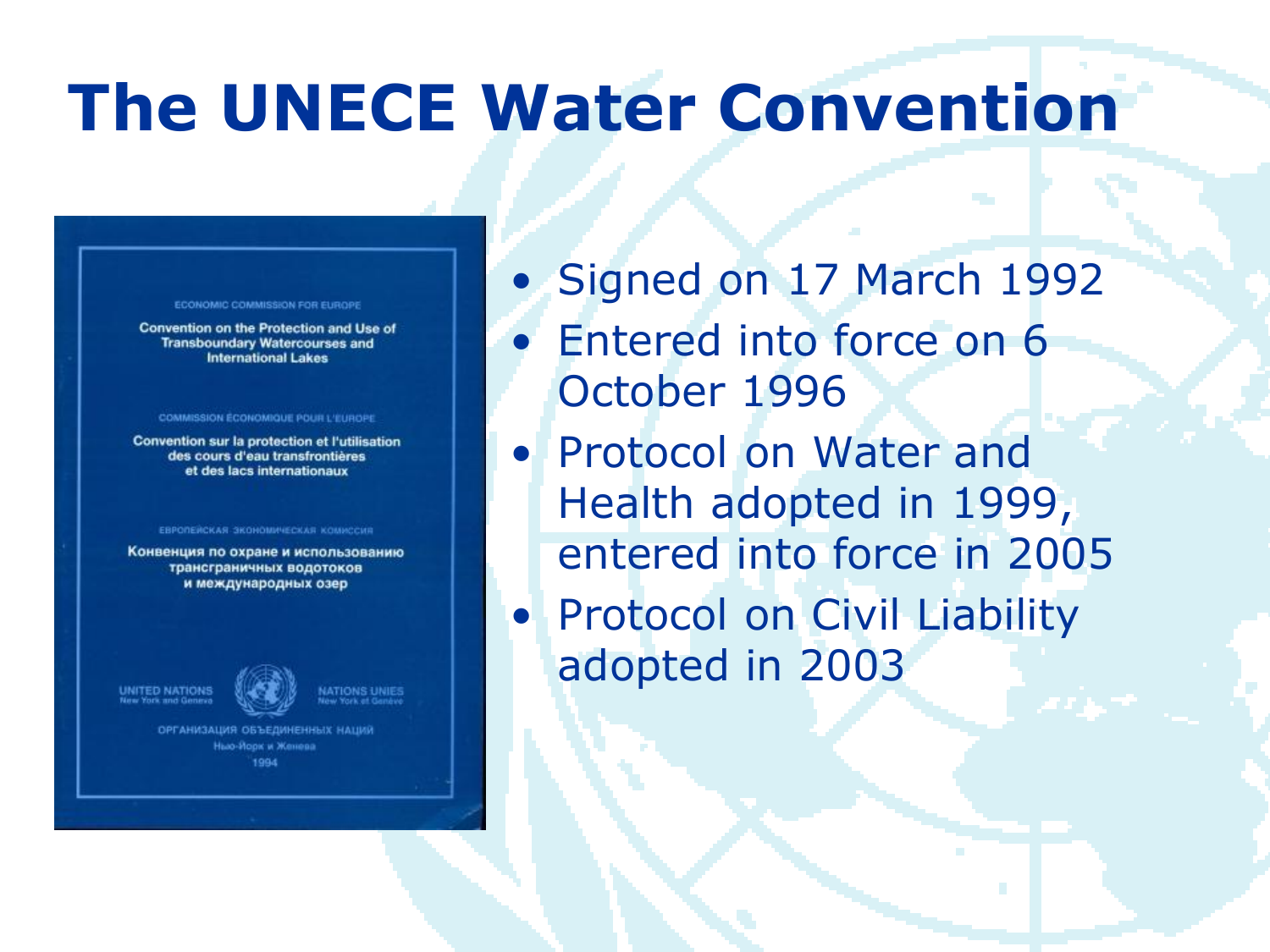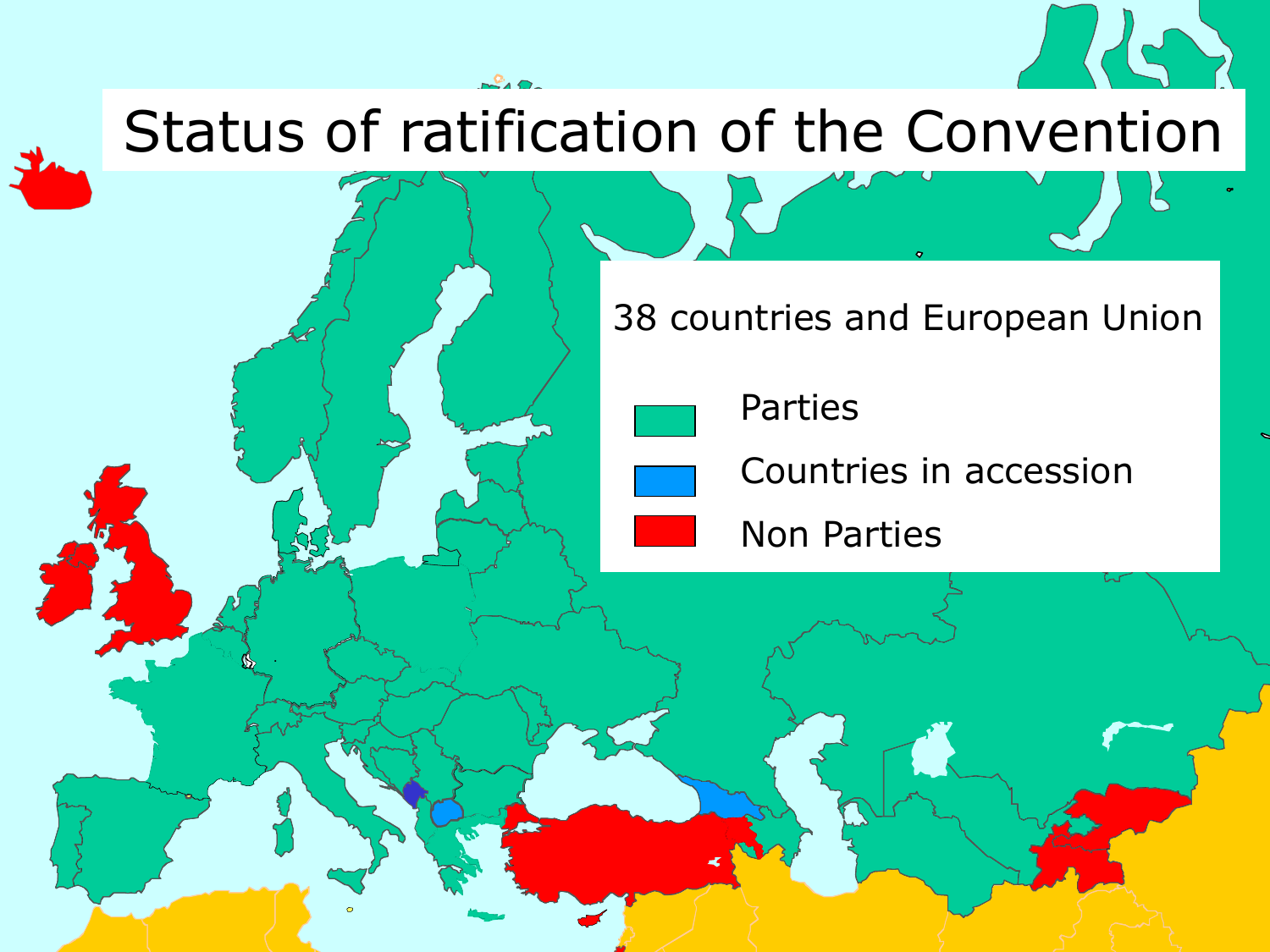# **Opening Convention to all United Nations Member States**



- Amendment entered into force in February 2013, so all countries can likely join Convention as of end of 2013
- Governing body approved all future requests for accession
	- => Promote exchange/share experience
	- => Raise awareness and build capacity
	- => Work together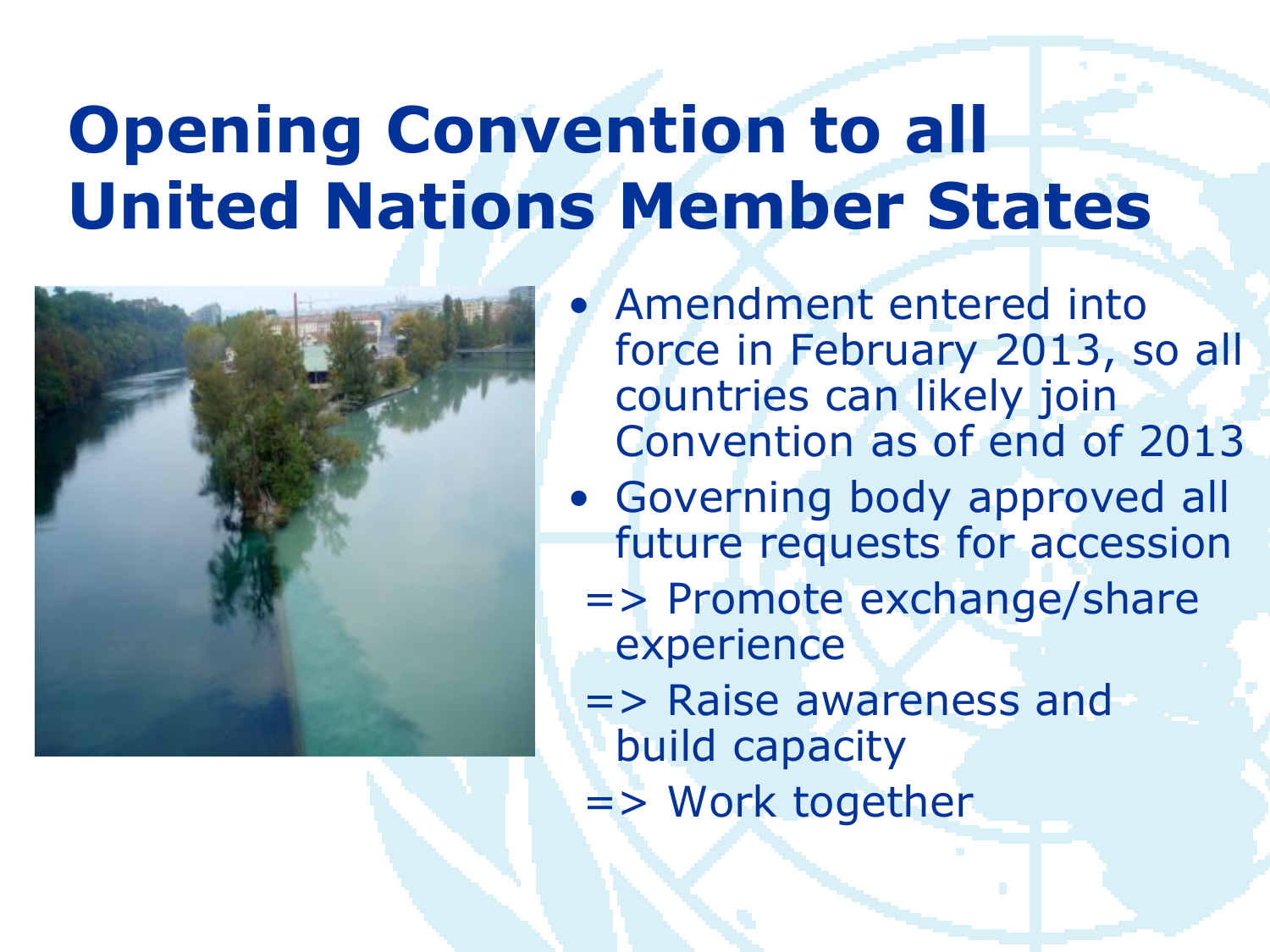# **Main obligations**



• Protection of transboundary waters by preventing, controlling and reducing transboundary impacts

- Reasonable and equitable use of transboundary waters
- Obligation to cooperate through agreements and joint institutions

**=> Overall objective is sustainability**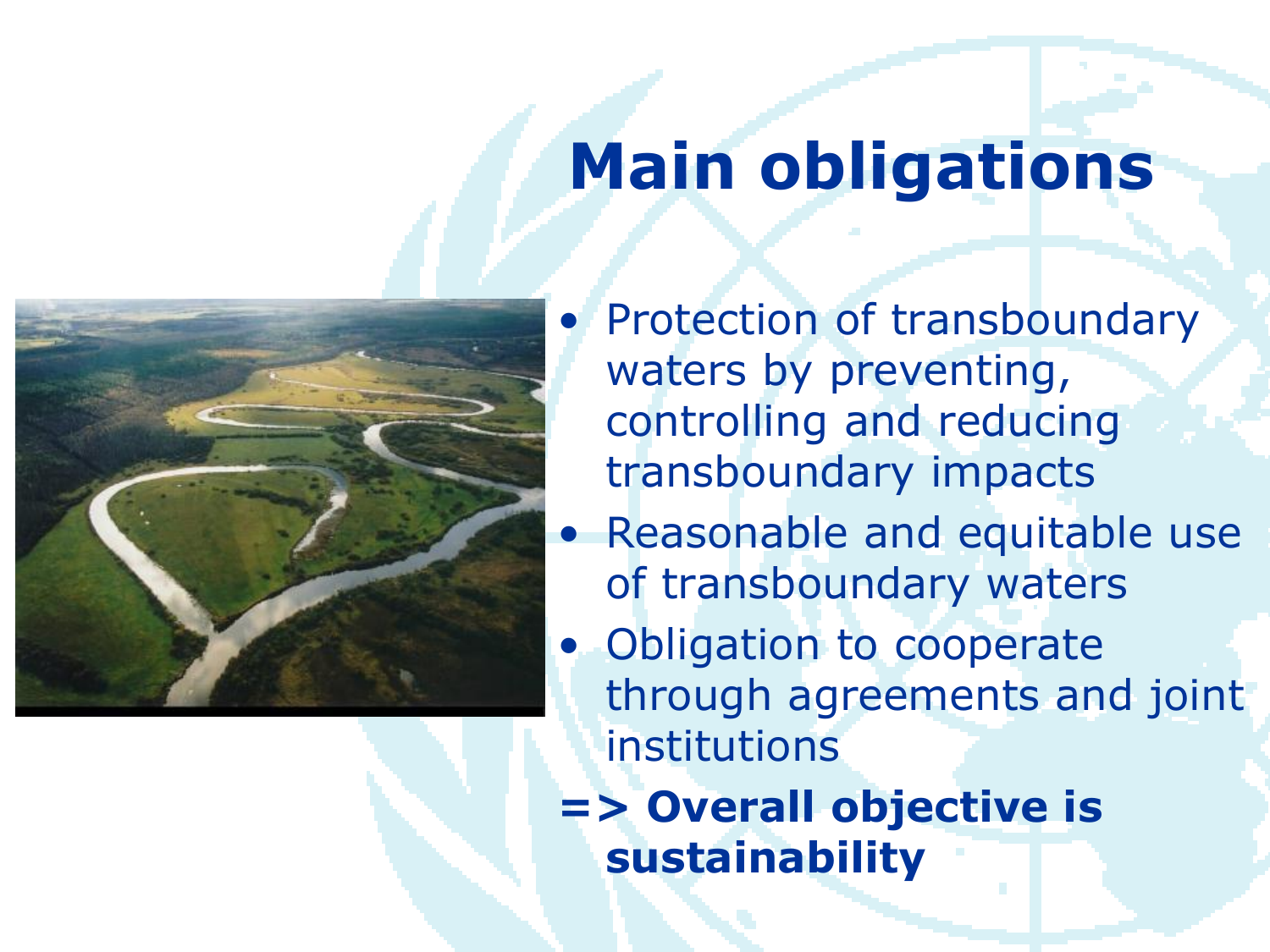### **Two categories of obligations**

I. Obligations for all Parties => also benefit for national legislation

II. Obligations for Riparian Parties => Convention does not replace basin agreements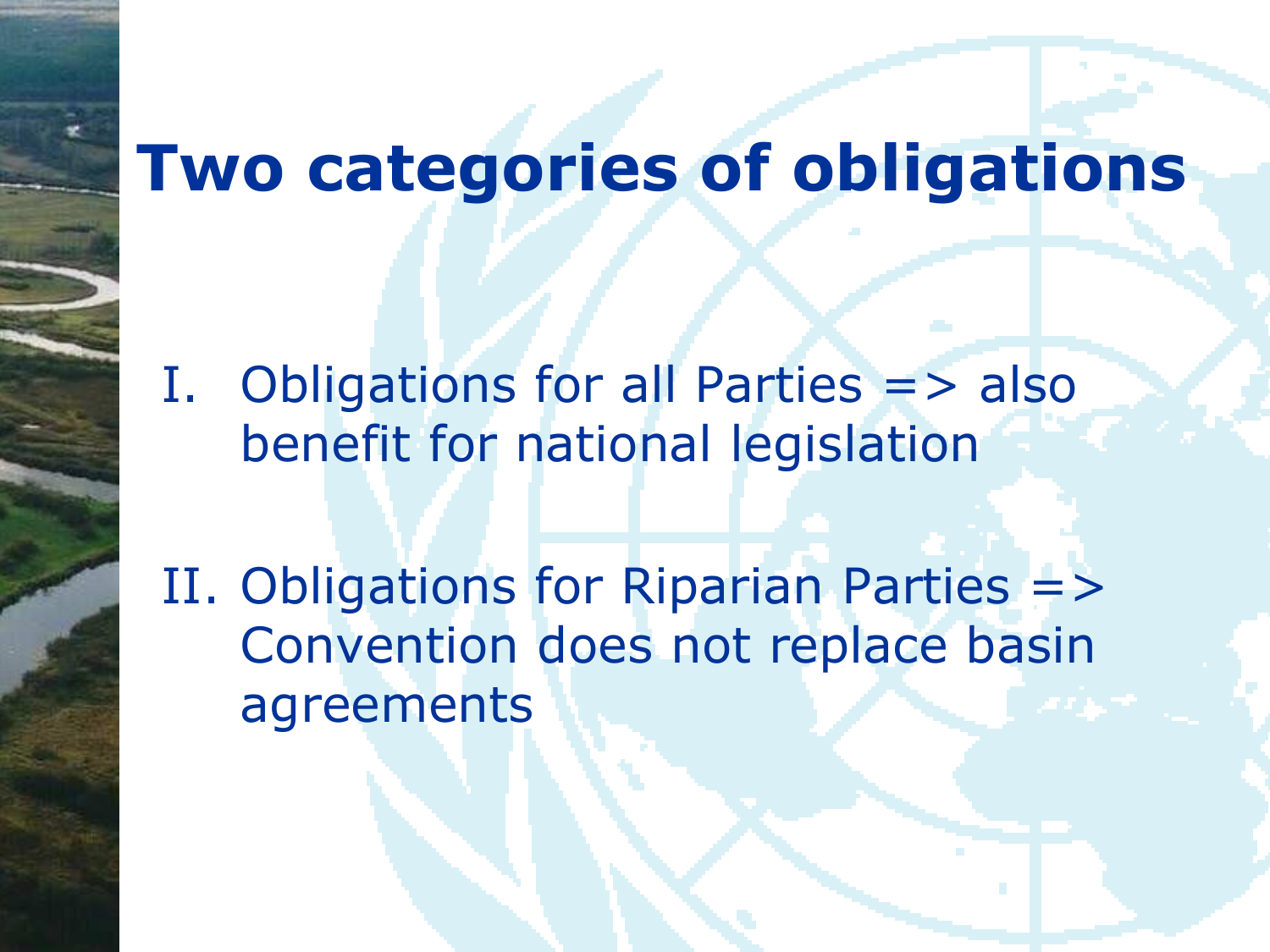# **General obligations for all Parties**

- Licensing of wastewater discharges by competent national authorities and monitoring of authorized discharges
- Best environmental practice for non-point pollution sources
- Minimization of risk of accidental pollution
- Application of environmental impact assessment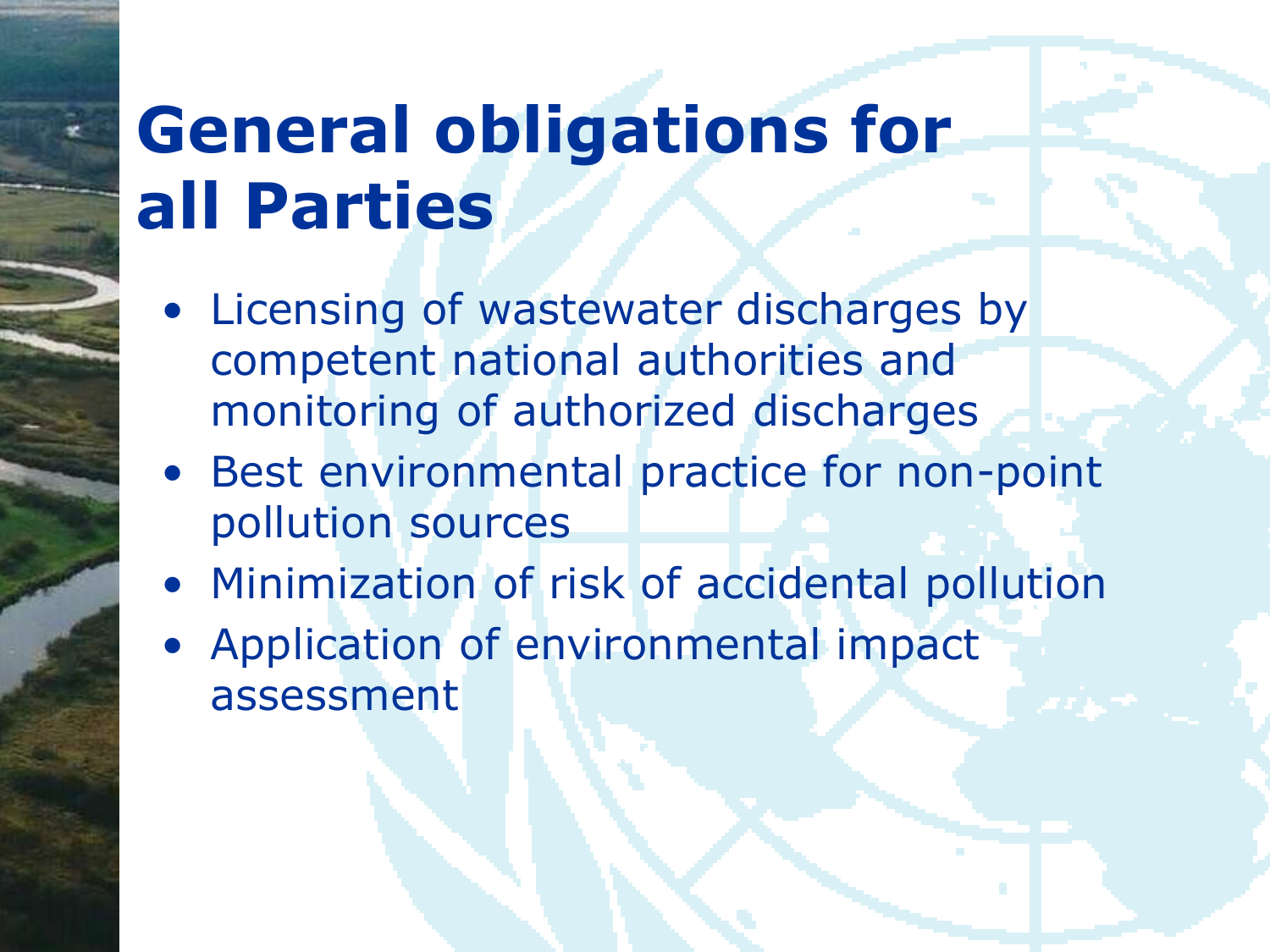# **Provisions relating to Riparian Parties**

- Cooperate on basis of equality and reciprocity
- Conclude bilateral and multilateral agreements or revise existing ones
- Establish joint bodies (e.g. river commissions)
- Consult and exchange information
- Joint monitoring and assessment
- Elaborate joint objectives and concerted action programme for their shared waters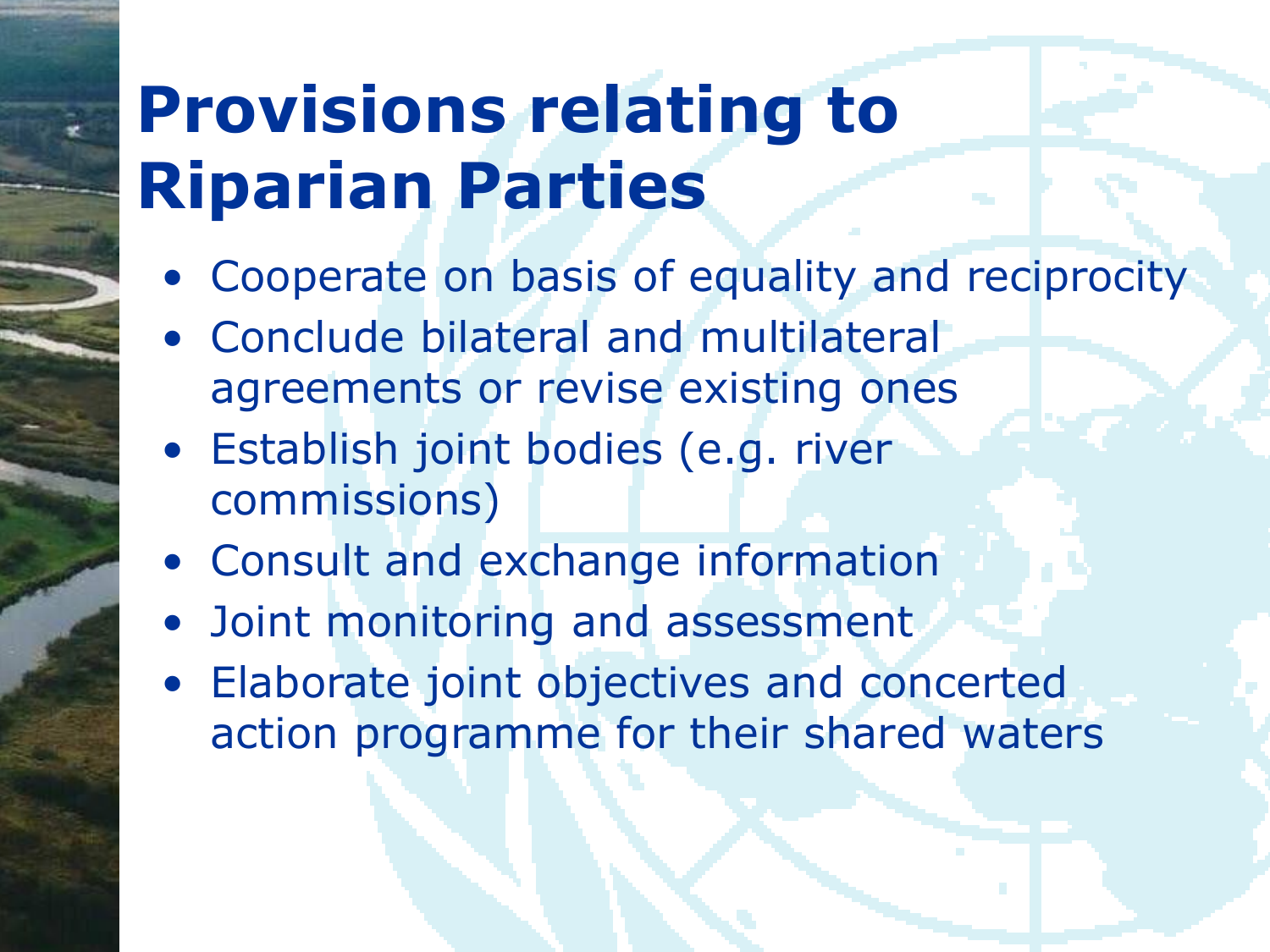### **Step-by-step approach**

- Due diligence nature of the obligation to prevent, control and reduce transboundary impacts
- "All appropriate measures" depend on potential risk involved, capacity of the country…
- Good practice to develop a national implementation plan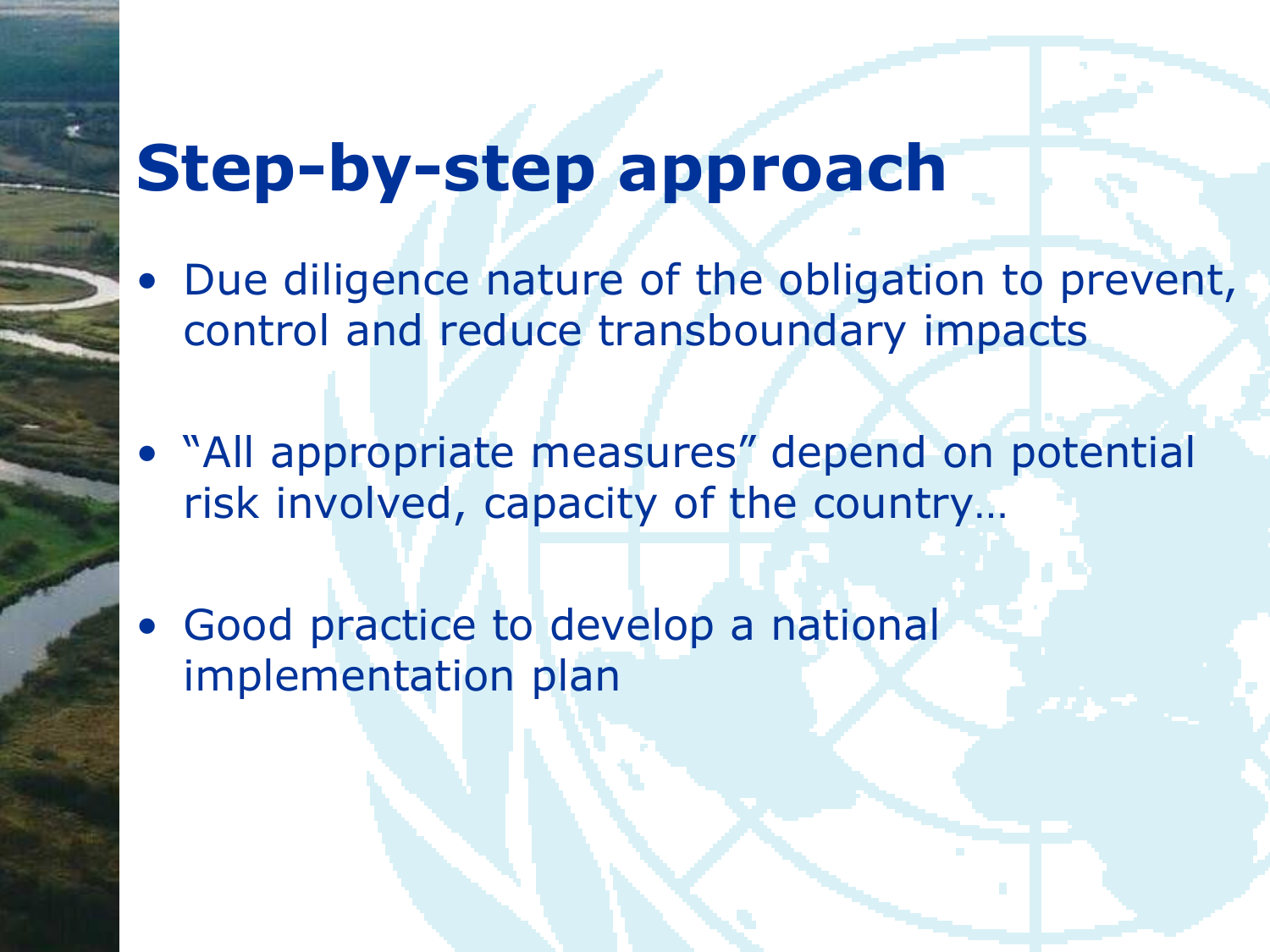# **Holistic approach**

- Transboundary impacts means significant adverse effect on human health and safety, flora, fauna, soil, air, water, climate, landscape and historical monuments or other physical structures, and socioeconomic conditions
- => **Convention looks at economic, social and environmental dimensions of water**
- Covers surface- and groundwaters, and links to recipient seas
- Catchments area concept => IWRM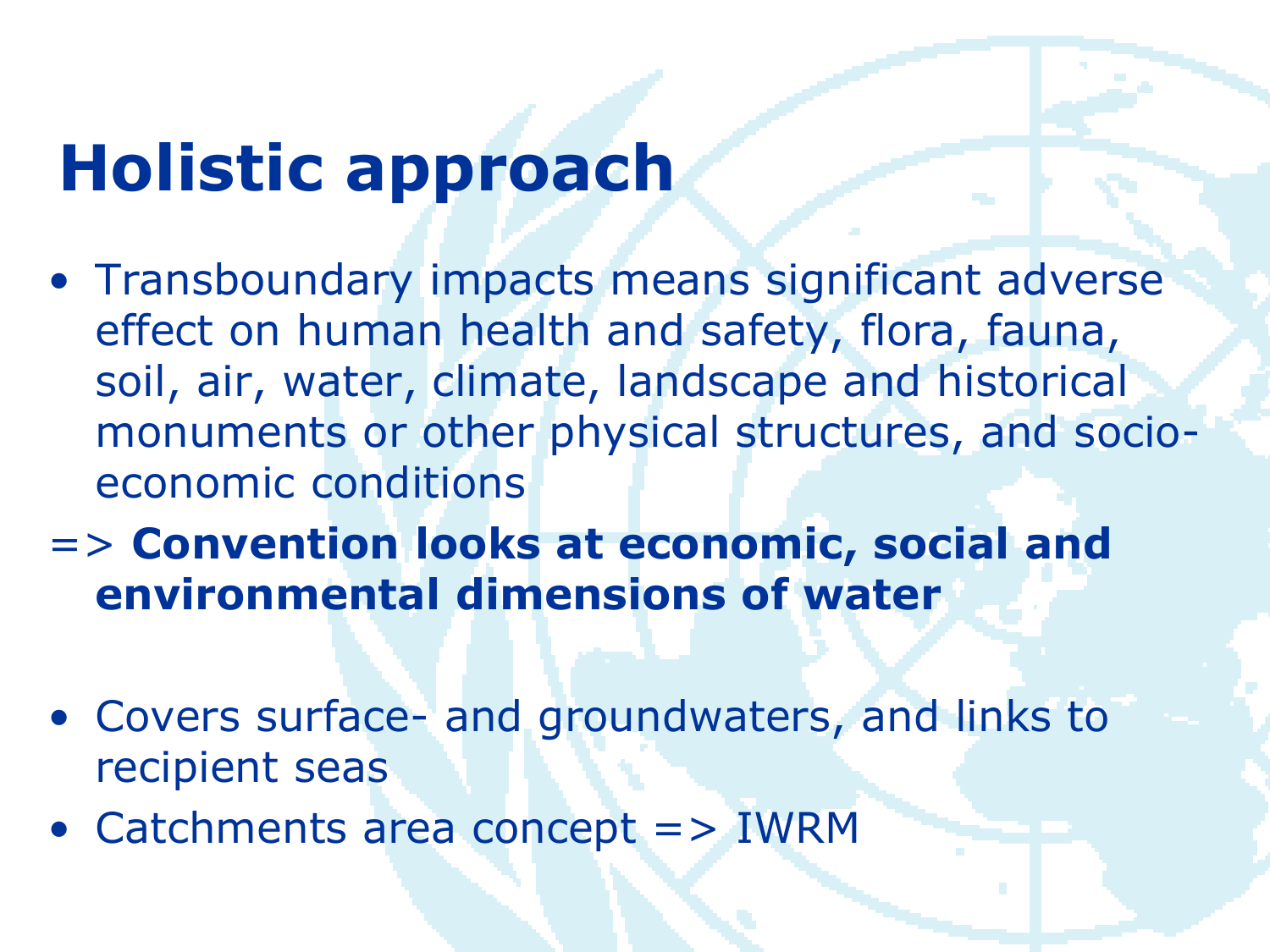### **In practice…**

- Convention played a crucial role in the region in supporting cooperation
- Most existing agreements in Europe modelled on Convention (Danube, Sava, Bug, Kazakh-Russian, Lake Peipsi, also EU Water Framework Directive)
- Influenced work of river commissions
- Promoted IWRM approach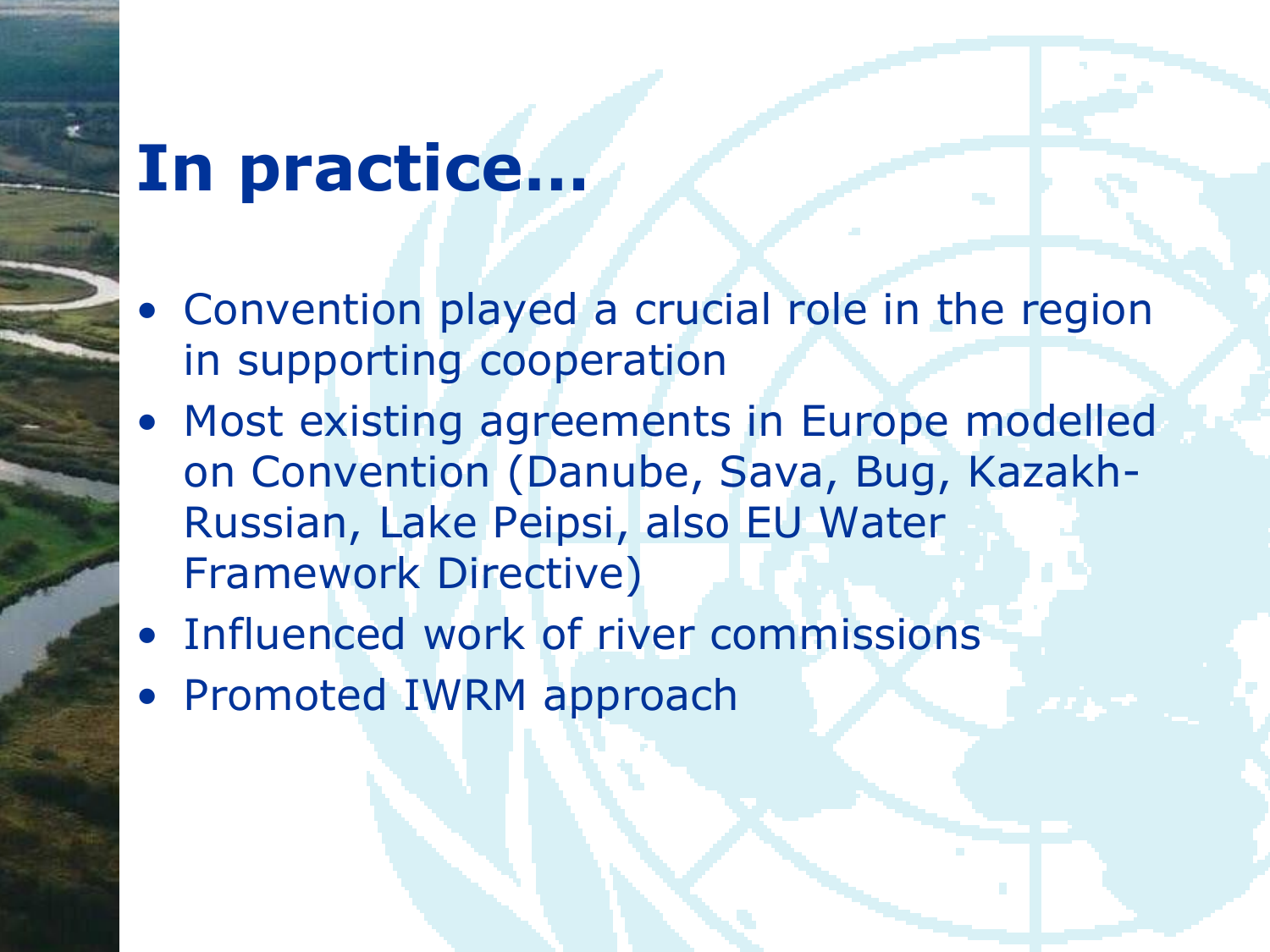# **Support to implementation**

- Guide to Implementing the Water Convention (adopted by Meeting of Parties, 2009) – revised version soon
- Other guidelines: monitoring and assessment, transboundary floods management, …
- Projects to support joint bodies, and agreements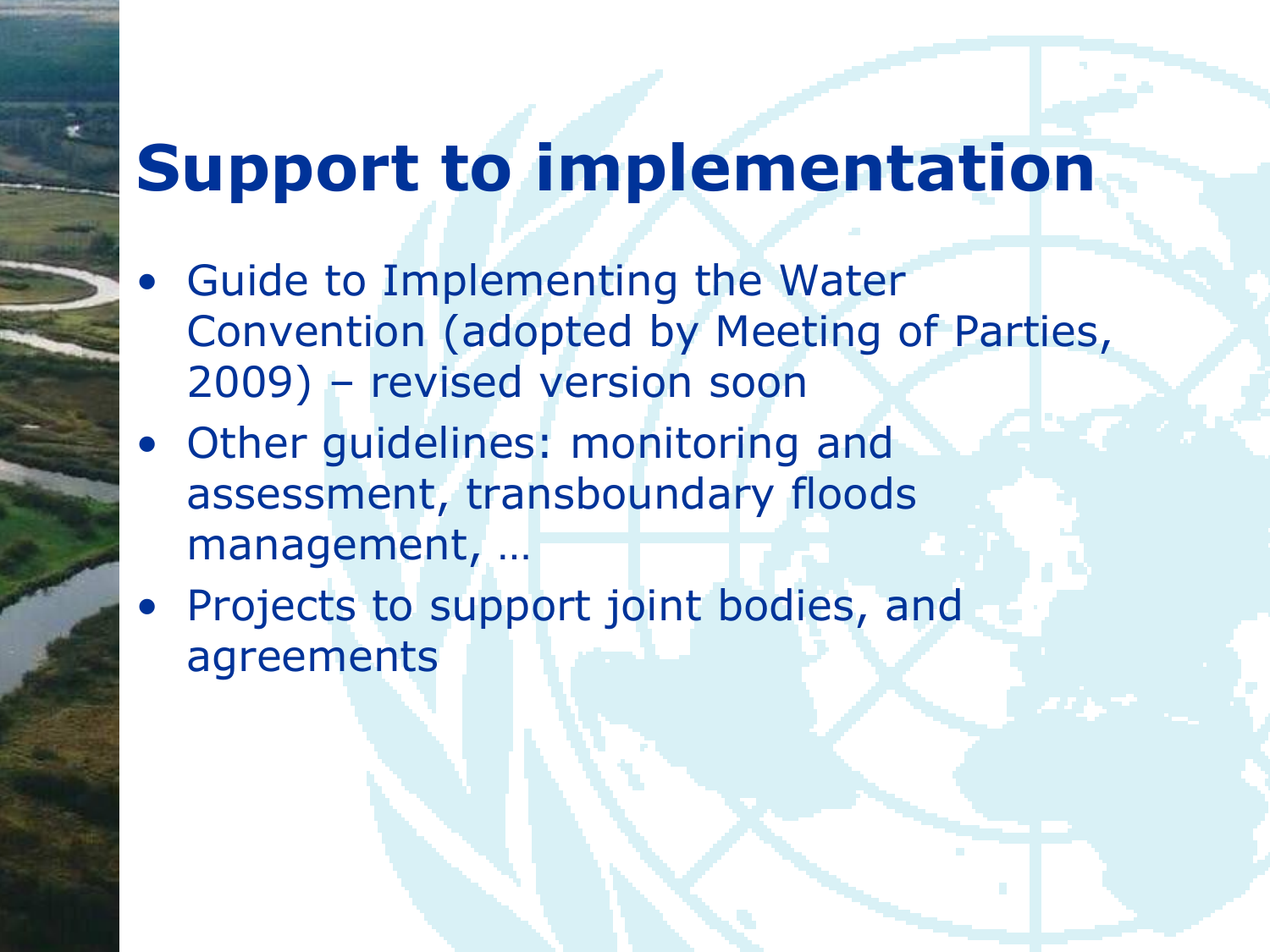# **Responding to challenges**

- Guidance on Water and Adaptation to Climate Change
- Recommendations on Payments for Ecosystem Services
- Model provisions on transboundary groundwaters

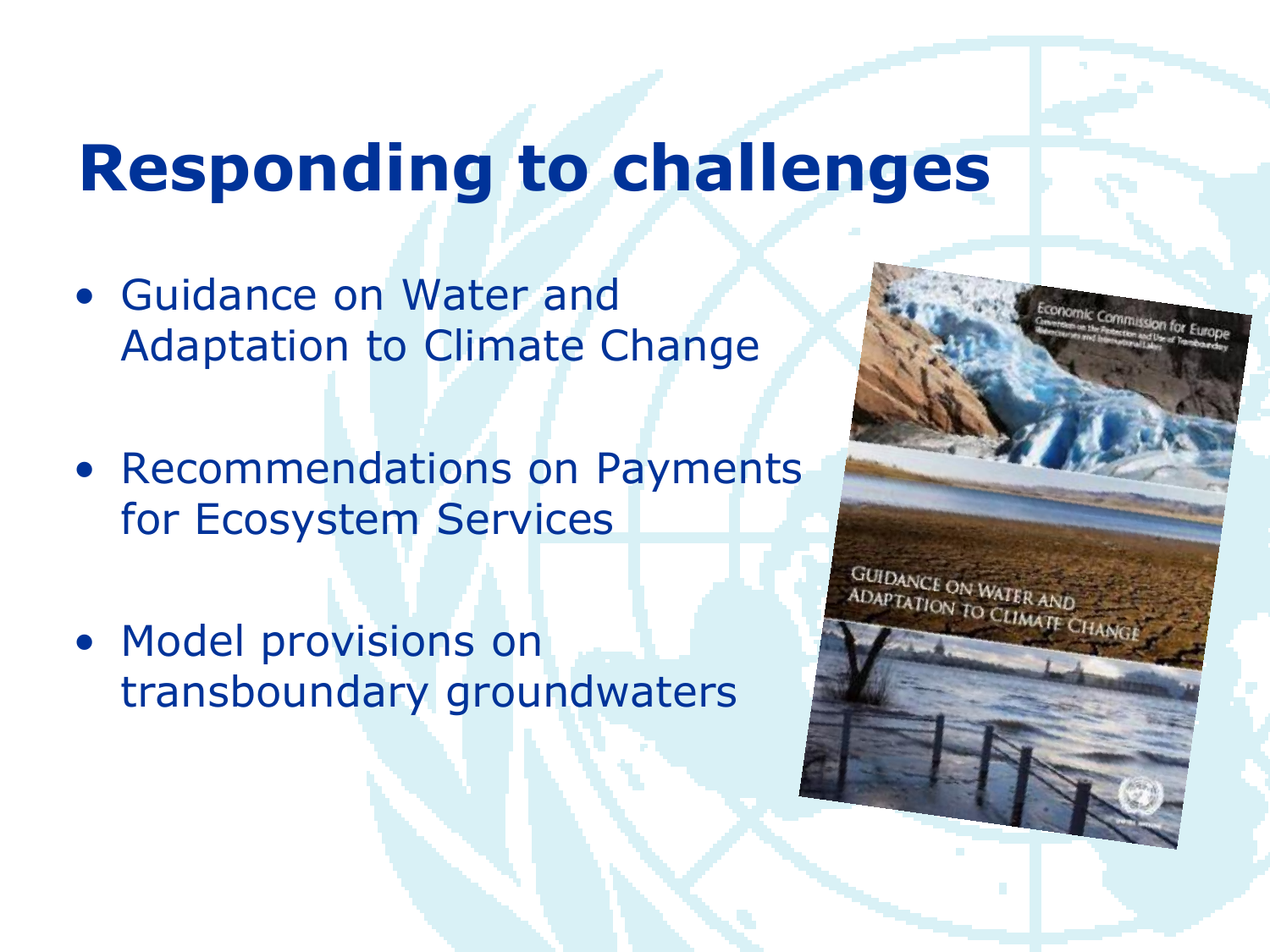# **Convention bodies**

- Meeting of the Parties
- **Bureau**
- **Implementation Committee**
- (Legal Board)
- Working Group on Integrated Water Resources Management
- (Working Group on Monitoring and Assessment)
- Task Force on Water and Climate
- Task Force on Water-Food-Energy-Ecosystems Nexus
- Joint ad-hoc Expert Group on Water and Industrial Accidents

#### **Supported by**

UNECE Executive Secretary and the secretariat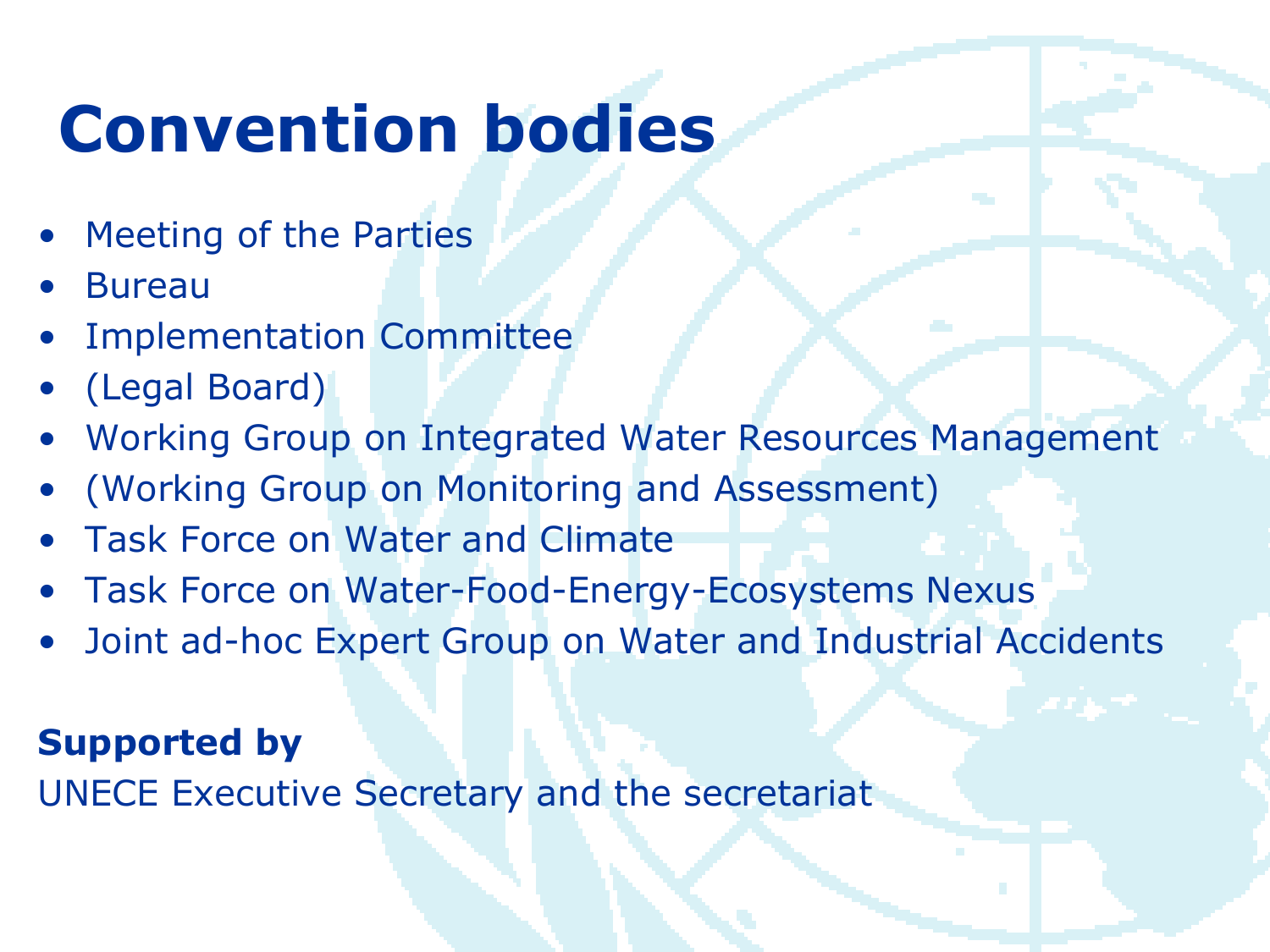### **Looking ahead – new programme of work 2013-2015**

- Support implementation and accession (projects on the ground, capacity building; Implementation Committee)
- EU Water Initiative: National Policy Dialogues
- **Adapting to climate change in transboundary basins**
- **Water-food-energy-ecosystems nexus**
- **Quantifying benefits of transboundary water cooperation**
- **Opening of Convention**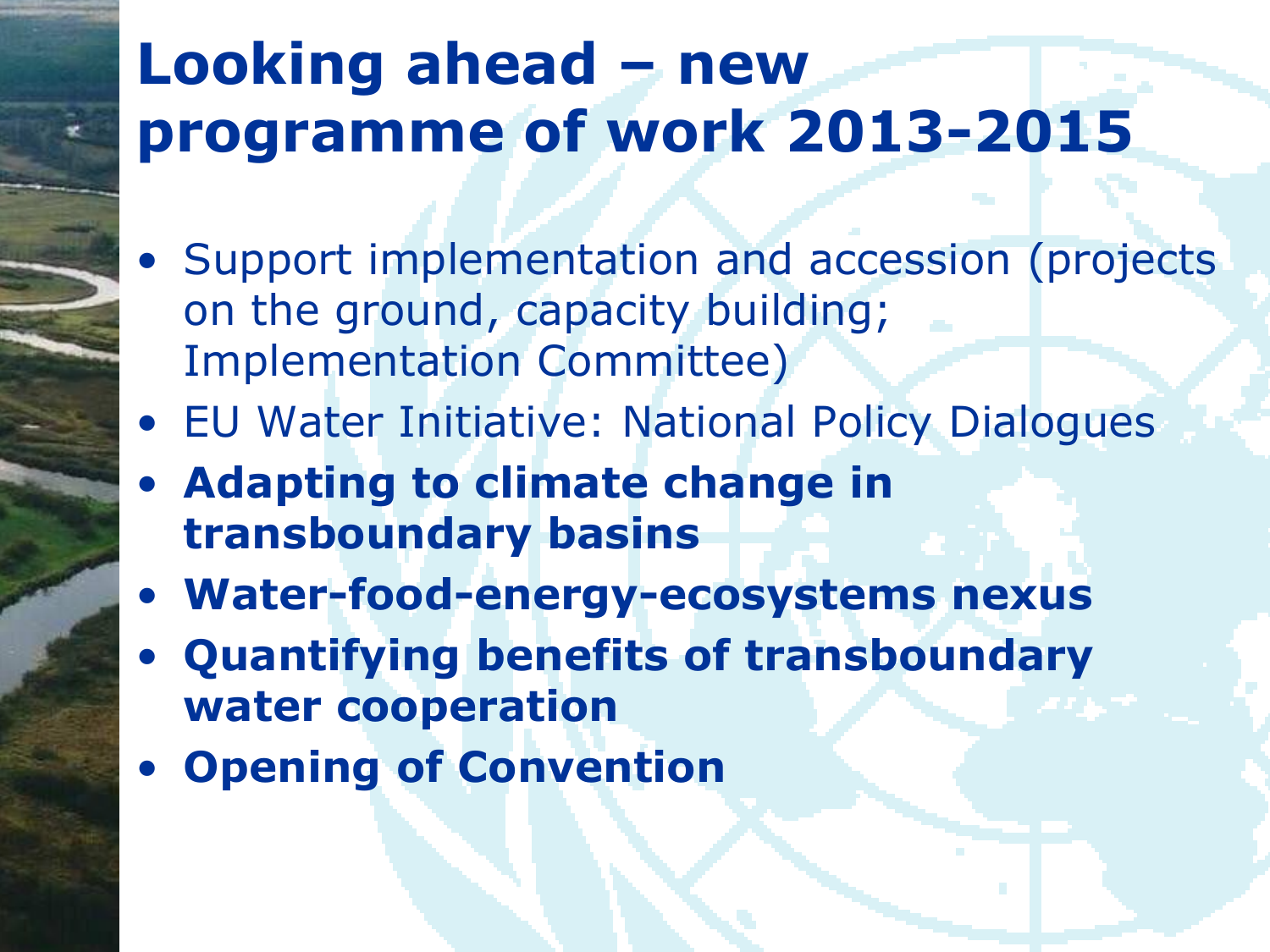#### **Planned activities for 2013- 2015 related to opening**

- Participation of countries in regular activities
- Build capacity on Convention and promote exchange of experience
- Synergies with 1997 Convention on the Law of the Non-navigational Uses of International **Watercourses**
- Cooperation with other partners to support implementation of Convention(s)
- Organization of two workshops on joint bodies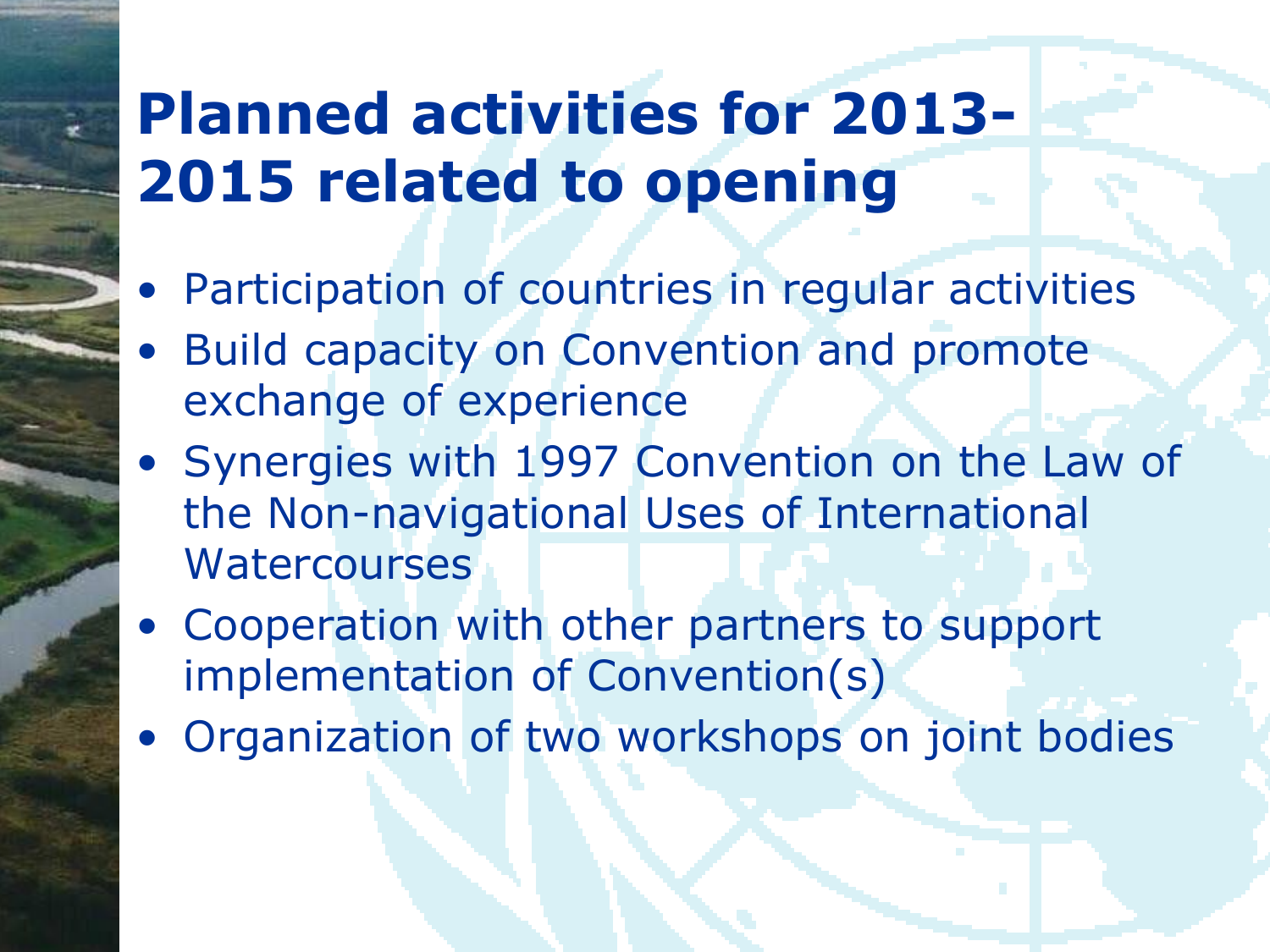#### **Quantifying benefits of transboundary cooperation**

- Development of an approach for quantifying benefits of cooperation and gathering of experience
	- clarification of definitions
	- development of benefit typology
	- review of methodologies
	- case studies, workshop
- Guidance note on benefits of cooperation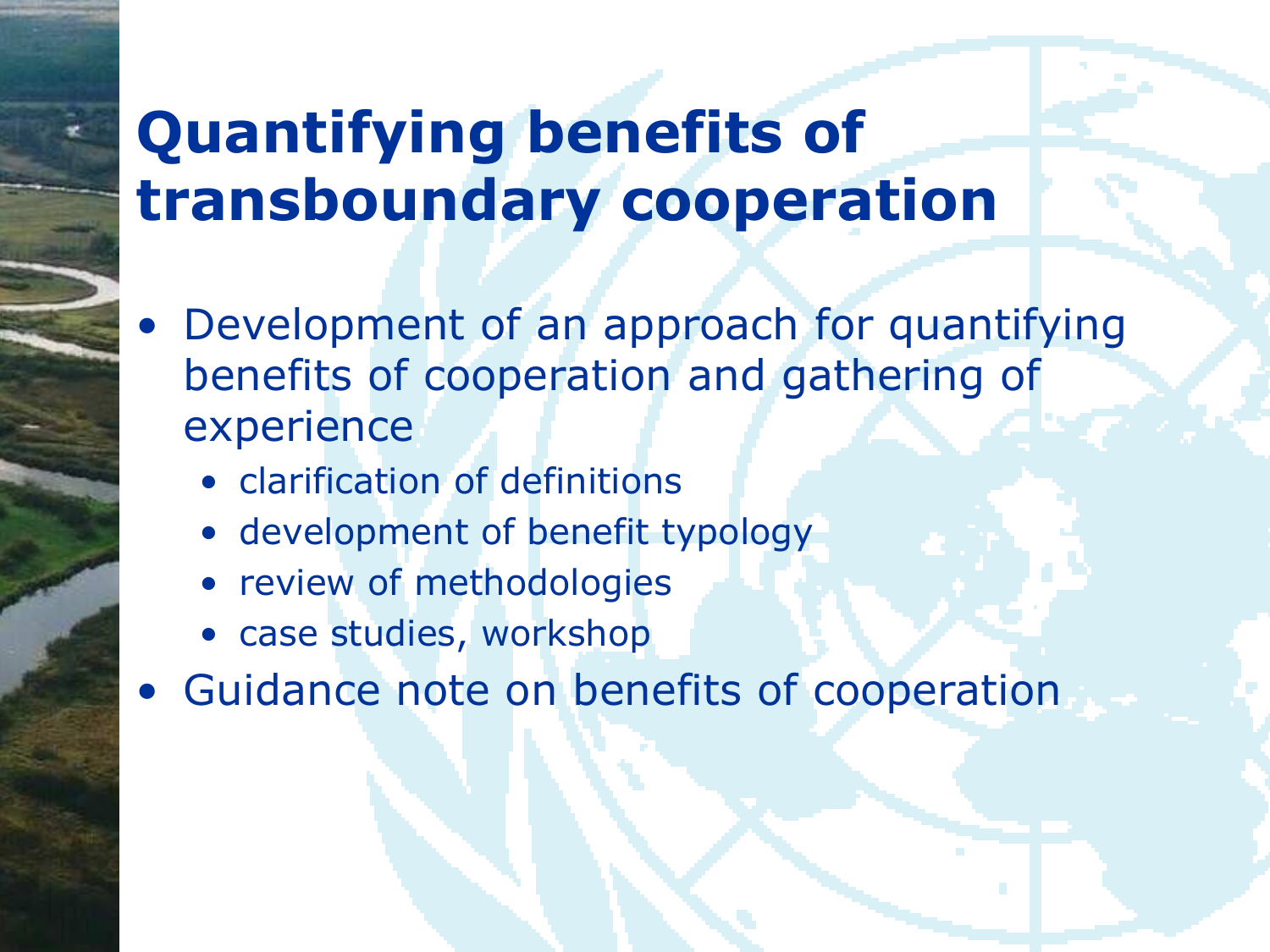### **Water-food-energy-ecosystems nexus**

• Thematic assessment examining water-food-energy-ecosystems nexus in selected transboundary basins from around the world